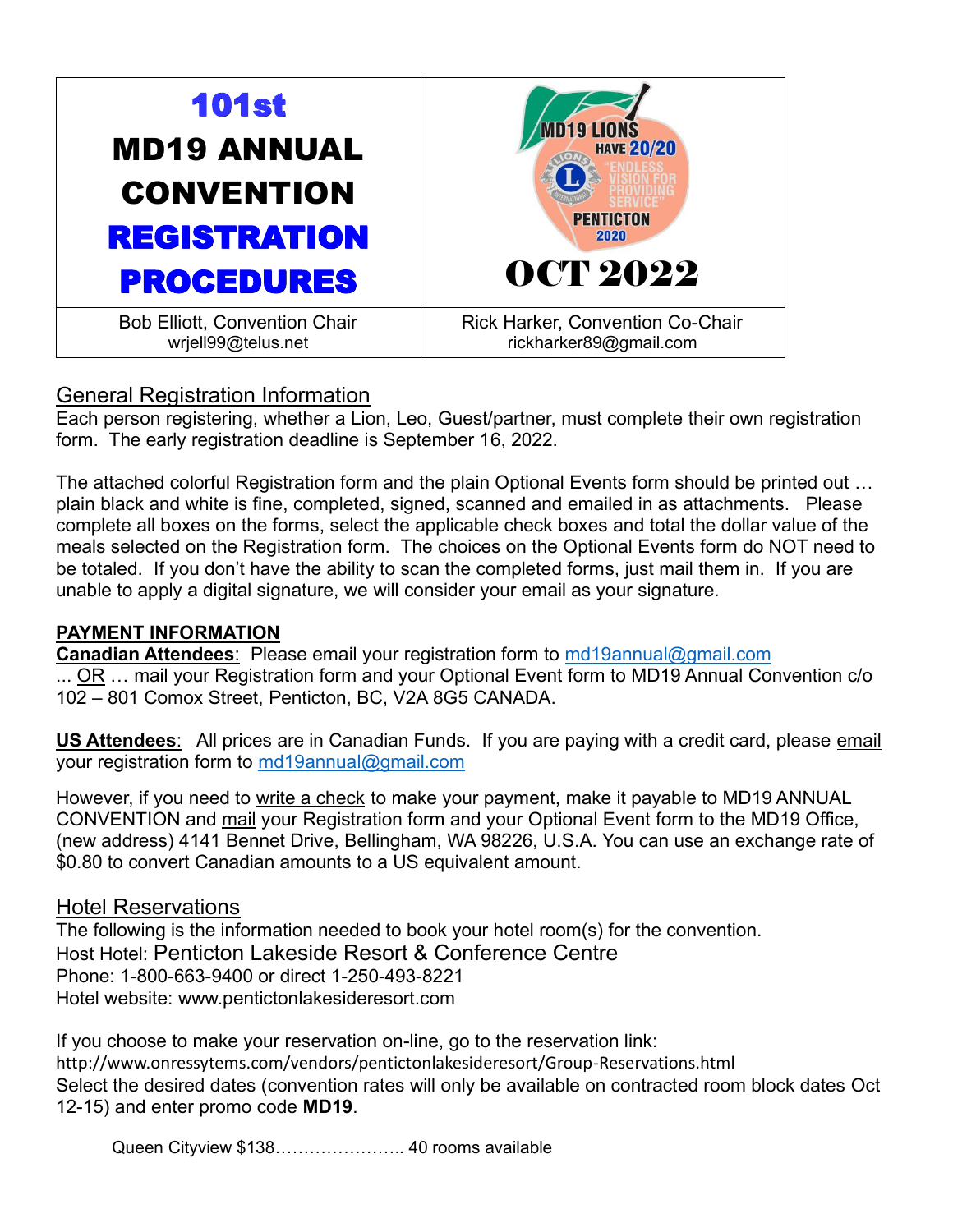Queen Lakeview \$146………………….116 rooms available King Cityview \$146…………………….. 5 rooms available King Lakeview \$154…………………… 31 rooms available West Wing King \$175 ………………… 33 rooms available Executive Suites starting at \$193……..Available upon request (call-in only)

Rooms consist primarily of smoke-free double queen rooms. Room rates include complimentary parking. If you phone the hotel, tell them you are with the MD19 Lions Annual Convention to get the convention rate for a room. For delegates wanting to extend their stay to enjoy Penticton and the Okanagan Valley, the hotel will honor this rate three days before and three days after the convention, subject to availability at the time of booking. If you wish to extend your stay, please call the hotel directly to make your reservation.

#### Meals and Related Functions

Prices for meals include taxes and gratuities and, thanks to the hotel, these prices are the same prices we were quoted for October 2020. If you have special dietary requests they must be received by the Registrar by October 6, 2022. White jackets are NOT required.

**Note:** For the Friday Pride of Lions Lunch, please select 1 of the 2 choices … Shaved Prime Rib Sandwich **OR** Smoked Turkey Wrap … and for the Friday Dinner & Fun Night, please select 1 of the 2 choices … either Jambalaya (no shellfish) **OR** Capicolli Stuffed Chicken Breast … and for the Saturday Friendship Dinner & Games Night, please select 1 of the 2 choices ... Poached Salmon Filet **OR** Bacon-Wrapped Pork Loin.

\*\* Attendees: You need to be sure you selected the meal choice you wish to have, and not both – carefully check your Registration form before sending it in.

# FUN NIGHT - the theme is **Mardi Gras** !!

There will be games and dancing ... the DJ is booked and we will also have a special "photo booth" for costume pictures. Prizes will be awarded.

If you are looking for ideas for costumes, check out the following website: <https://www.google.com/search?client=firefox-b-d&q=mardi+gras+costumes>

# GAMES NIGHT

Bring your favorite "multi-player" board game or card game … and enjoy a relaxing evening teaching others how to play the game or a have a competitive evening against others. Suggestions include various editions of Trivial Pursuit, Team Cribbage, Texas Hold'Em Poker, Bunco, Rumoli/Tripoli, etc. We can make up teams for some of these games. Attendees can experience different games and/or teach others how to play.

We encourage you to register early to help us manage the logistics regarding room assignments. We also need to be able to advise catering of your menu selections for the Friday Dinner and Fun Night and the Saturday Friendship Dinner & Games Night.

[wrjell99@telus.net](mailto:wrjell99@telus.net) [rickharker89@gmail.com](mailto:rickharker89@gmail.com) 250-488-4998

Bob Elliott, Convention Chair **Rick Harker, Convention Co-Chair** 

**NOTE**: Please see the following page for information related to **Optional Events**.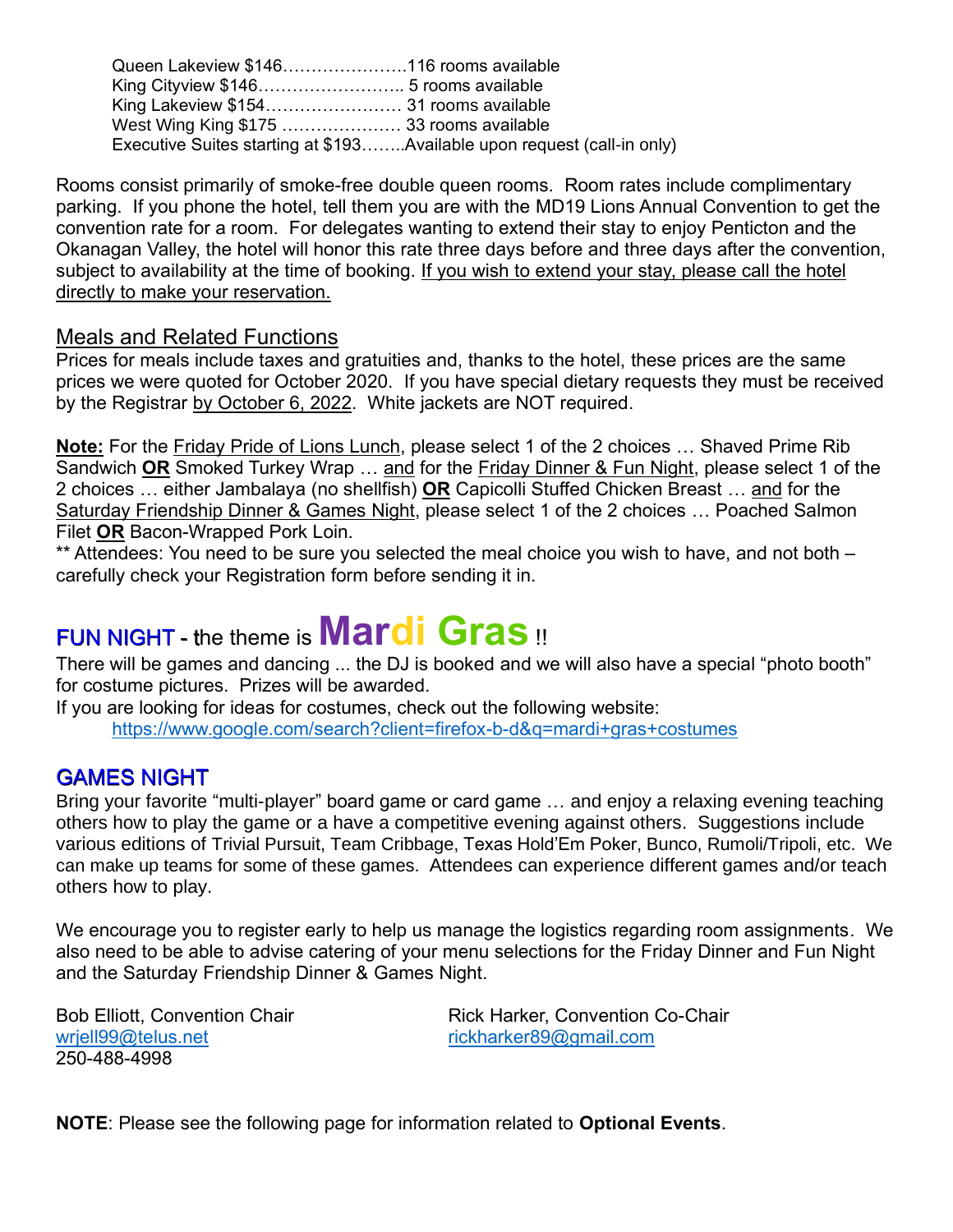**Optional Events** – some of these events are already arranged (\*), others will depend on level of interest expressed; which you can indicate on the attached document and send in with your registration form.

## DO NOT send in any money for Optional Events; fees will be collected at the event.

\*Golf Tournament – The "1st Annual MD19 Maskless" golf tournament will be held at the Penticton Golf & Country Club on Wednesday, October 12, 2022. Tee times will start at Noon, and we have 32 tee times reserved. The last foursome will tee off at about 1:30 pm. The cost for 18 holes is \$80.00 per person including a cart. Rental clubs are available.

\*Wine Tasting & Food Pairing - TIME Winery & Food Kitchen, which is 4 blocks from the Hotel, will be open for Lions on Thursday – October 13 from 3:30 pm – 5:30 pm in their restaurant space for 2 1-hour sessions. There will be 3 stations set with food and wine pairings at each. Guests would sample 1-2 wines per station along with bites that pair with those wines while their staff provides food and wine pairing education. They will be able to handle an estimated 50 guests per hour. The cost will be \$37.80 CDN (including taxes and gratuity) per person.

\*Grab & Go Breakfasts - Breakfasts are on your own, but we have arranged for a Grab & Go breakfasts like they had in Wenatchee in 2019. This will be available on Friday, October 14 and Saturday, October 15 in the mornings in the East Ballroom from 6:50-8:00 am. A full breakfast is \$17.00, but you can choose individual items as well. Prices vary. The hotel will accept cash, debit or credit.

#### Wine Tours –

#### #1 - Naramata Bench Simply Sipping Wine Tour:

\$159 (\$166.95 including GST) per person (does not included Guide gratuity; \$10/person suggested) includes 3 course Gourmet picnic lunch (choices must be pre-ordered)

#### #2 - Naramata - Summerland "Custom" Wine Tour:

\$159 (\$166.95 including GST) per person. Does not include lunch or Guide gratuity; lunch to be purchased separately at Time Winery Bistro.

Pub Crawl/Walk – A walking (not crawling) tour of 4 or 5 local craft breweries located within 4-6 blocks of the hotel has been planned for Friday, October 14 from 2:00-4:00 pm, depending on interest. Cost of beverages … on your own.

\*Service Project – The Penticton Lions Service Project for the 2022 Convention is "Backpacks for the Homeless." We will set up in one of the meeting rooms. There will be empty backpacks available, and Lions, Leos and/or Guests will pair up and walk around the room to the various stations and help "fill" the backpacks for later distribution to those identified as in need. More information will be forth coming in August.

\*Breakfast Buffet – On Sunday morning, before you check out and hit the road, enjoy a full casual breakfast buffet in the East Ballroom from 6:30-10:30 am. The cost for the buffet is \$26.00. The hotel will accept cash, debit or credit.

PLEASE INDICATE INTEREST ON THE ATTACHED OPTIONAL EVENTS FORM AND SUBMIT WITH REGISTRATION FORM – AGAIN ONE FORM FOR EACH ATTENDEE BE THEY LION, LEO OR GUEST